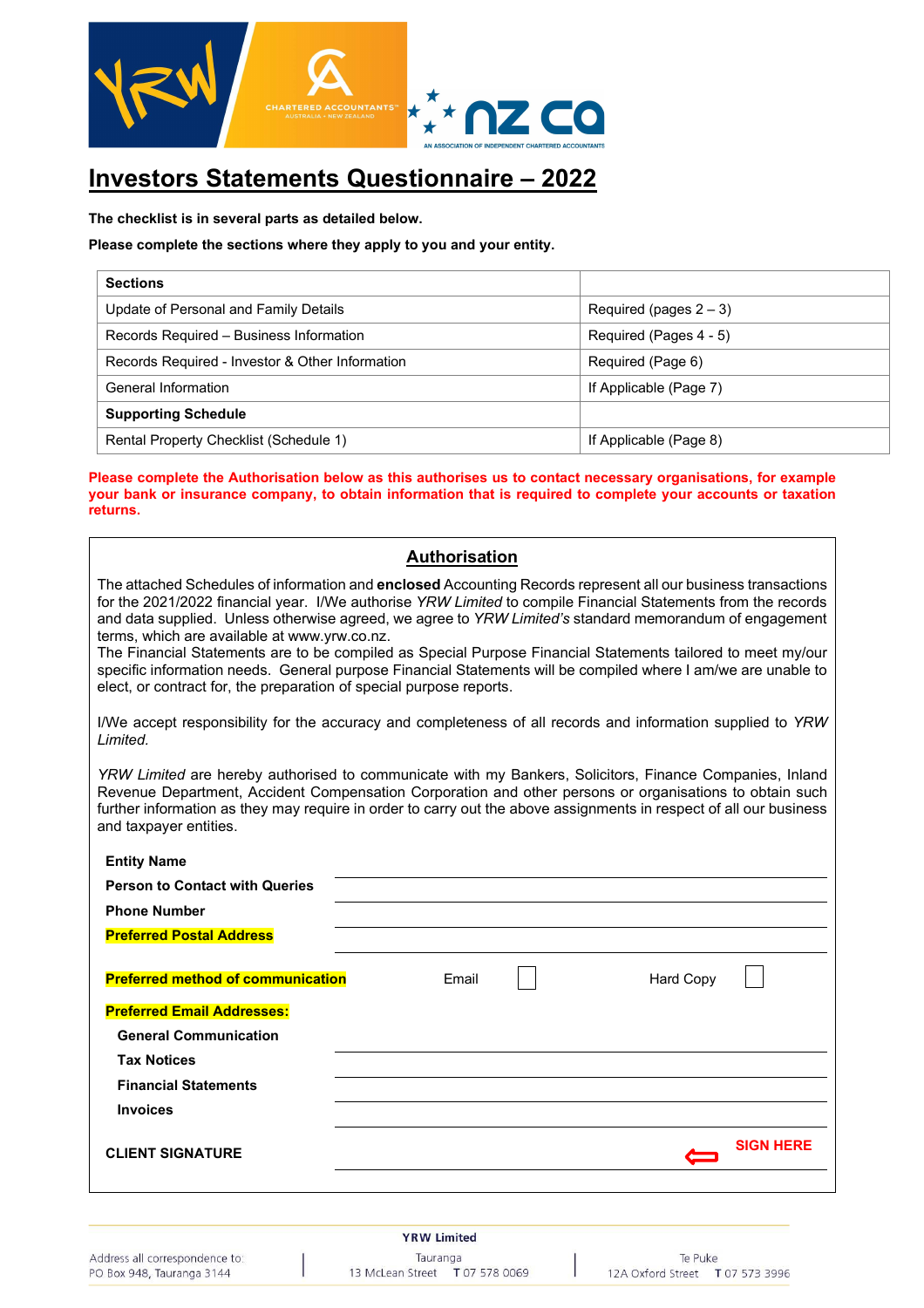#### **Update of Personal Details**

| <b>Business Physical</b><br><b>Address</b> |               |  |
|--------------------------------------------|---------------|--|
| <b>Home Address</b>                        |               |  |
|                                            |               |  |
| <b>Home Phone</b>                          | Fax           |  |
| <b>Work Phone</b>                          | Mobile/s      |  |
| Name                                       | Date of Birth |  |
| Name                                       | Date of Birth |  |
| <b>ACC Number</b>                          |               |  |
|                                            |               |  |

#### **Family Details**

| 1) | <b>Children details</b><br>Please complete the following:                                                                                        |                                                                                                                                                                                 |                                                         |               |     |                   |                |
|----|--------------------------------------------------------------------------------------------------------------------------------------------------|---------------------------------------------------------------------------------------------------------------------------------------------------------------------------------|---------------------------------------------------------|---------------|-----|-------------------|----------------|
|    | <b>Name of Child</b>                                                                                                                             | <b>Date Left School</b><br>(if applicable)                                                                                                                                      | <b>Tertiary Institute</b>                               | Date of Birth |     | <b>IRD Number</b> |                |
|    |                                                                                                                                                  |                                                                                                                                                                                 |                                                         |               |     |                   |                |
|    |                                                                                                                                                  |                                                                                                                                                                                 |                                                         |               |     |                   |                |
|    |                                                                                                                                                  |                                                                                                                                                                                 |                                                         |               |     |                   |                |
|    | <b>Student Allowance letter required</b>                                                                                                         |                                                                                                                                                                                 |                                                         |               |     | Yes               | No             |
| 2) | <b>Working for Families Tax Credits</b><br>Have you received any regular payments?                                                               |                                                                                                                                                                                 |                                                         |               |     | Yes               | No             |
|    | Have you had any changes in family circumstances?<br>If yes, provide full details, for e.g. Shared custody arrangements                          |                                                                                                                                                                                 |                                                         |               | Yes | No                |                |
|    | Your relationship with your spouse or partner (including a civil union or defacto partner)<br>commenced or ended during the year. Provide dates. |                                                                                                                                                                                 |                                                         |               |     |                   |                |
| 3) | <b>Hours of Work</b>                                                                                                                             | If you are in a single parent family do you work more than 20 hours per week?<br>If you are in a two parent family are your combined hours of work more than 30 hours per week? |                                                         |               |     | Yes<br>Yes        | No<br>No       |
|    |                                                                                                                                                  | If you and/or your spouse or partner started or stopped working the required hours during the<br>year please attach details of the dates involved.                              |                                                         |               |     |                   |                |
| 4) | <b>Child Support</b>                                                                                                                             | Have you received / paid any Child Support during the year?                                                                                                                     |                                                         |               |     | Yes<br>\$         | No.            |
| 5) | <b>Other Payments Received</b><br>day to day living expenses?                                                                                    | Have you received any other payments from any person or entity that was used for the family's                                                                                   |                                                         |               |     | Yes               | N <sub>0</sub> |
|    |                                                                                                                                                  | If you have answered yes, please advise amount received and nature of the payment.                                                                                              |                                                         |               |     |                   |                |
|    | \$                                                                                                                                               |                                                                                                                                                                                 | Nature of Payment <u>example and the set of Payment</u> |               |     |                   |                |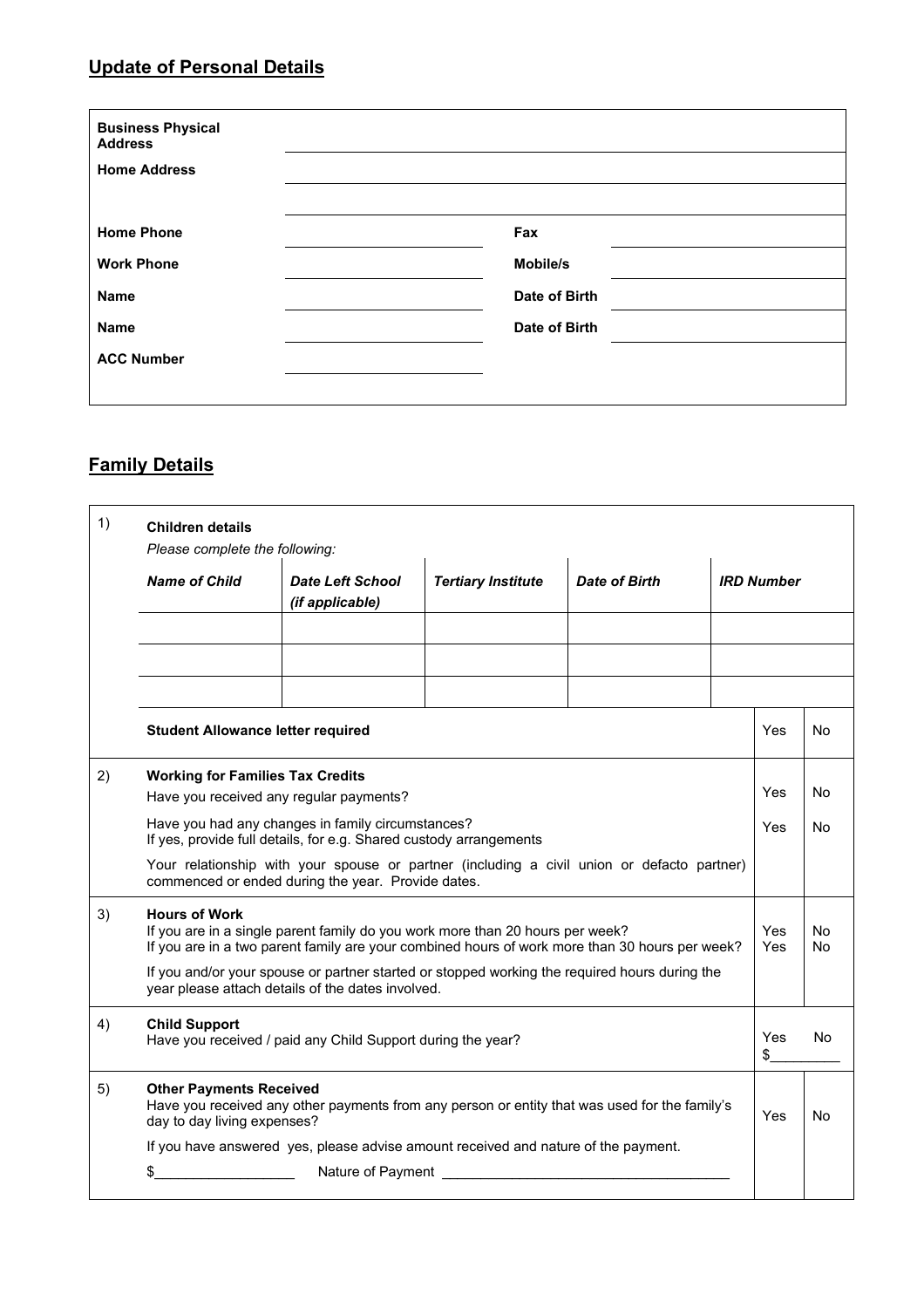# **Other Details**

| 1) | Would you like us to forward a copy of your Financial Statements to your bank?<br>Name of Bank<br>Contact Person                                       | Yes | No |
|----|--------------------------------------------------------------------------------------------------------------------------------------------------------|-----|----|
| 2) | Please advise the details of the Solicitor currently acting for you / your business                                                                    |     |    |
| 3) | Bank Account details for Direct Lodgement of Rebates (i.e. donations), if applicable<br>Name of Account<br>Bank and Branch<br>Full Bank Account Number |     |    |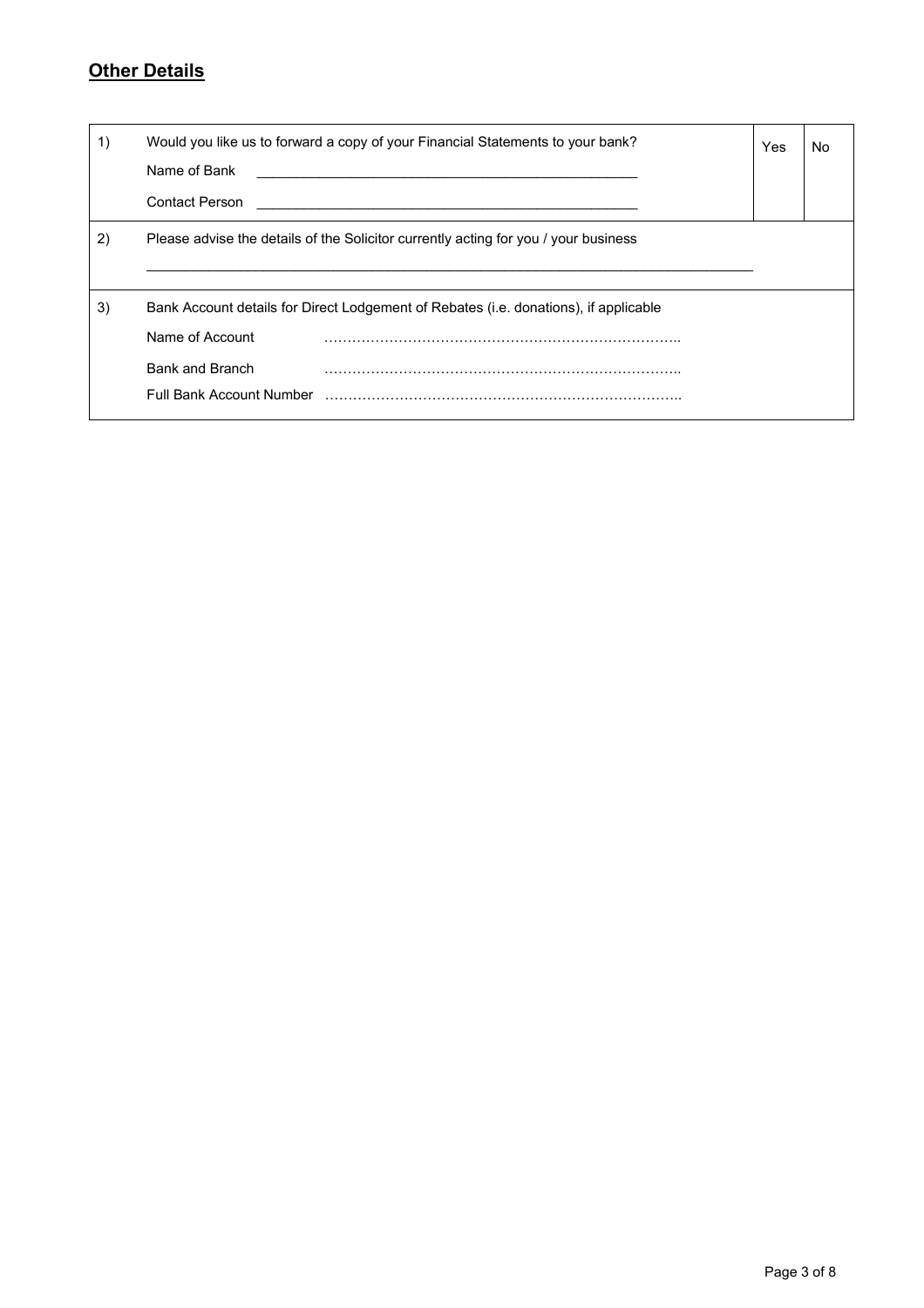## **Records Required**

## *Business Information*

| A | Computerised Accounts (only complete where system file given)<br>Complete End of Year processes (please contact our office should you require<br>assistance).<br><b>System Files:</b><br>CD / USB Flash Drive enclosed<br>Emailed to software@yrw.co.nz<br>$\bullet$<br>(click on email address to open a new email, attach your backup file and send to our<br>office, please include your entity name in the message area)<br>System Details:<br>Package:<br>Version:<br>Username:<br>Password: | Yes<br>Yes<br>Yes | No.<br>N <sub>o</sub><br><b>No</b> |
|---|---------------------------------------------------------------------------------------------------------------------------------------------------------------------------------------------------------------------------------------------------------------------------------------------------------------------------------------------------------------------------------------------------------------------------------------------------------------------------------------------------|-------------------|------------------------------------|
| B | Computerised Accounts (complete where system file not given)<br>Complete End of Year processes (please contact our office should you require<br>assistance).                                                                                                                                                                                                                                                                                                                                      | Yes               | N <sub>0</sub>                     |
|   | General Ledger printout for the financial year (detailed transaction list in account<br>$\bullet$<br>sequence)                                                                                                                                                                                                                                                                                                                                                                                    | Yes               | N <sub>0</sub>                     |
|   | Trial Balance printout for the financial year                                                                                                                                                                                                                                                                                                                                                                                                                                                     | Yes               | N <sub>0</sub>                     |
| C | <b>Non Computerised Accounts</b><br>Manual Cash Book / Bank Statements / Cheque Butts / Deposit Slips                                                                                                                                                                                                                                                                                                                                                                                             | Yes               | No                                 |

#### Please provide the following files and / or hard copy information as requested below

Please provide the following information (where applicable)

| 1) | <b>Bank Statements</b><br>Please provide copies of the bank statements covering balance date, and a bank reconciliation<br>where one has been completed                                                                                                                                                                                                  | Yes                                           | No.                                           |
|----|----------------------------------------------------------------------------------------------------------------------------------------------------------------------------------------------------------------------------------------------------------------------------------------------------------------------------------------------------------|-----------------------------------------------|-----------------------------------------------|
| 2) | <b>GST Returns</b><br>Copies of all GST returns filed with the Inland Revenue Department during the year, including<br>all workpapers and supporting documents used in calculating the GST returns.                                                                                                                                                      | Yes                                           | No.                                           |
| 3) | <b>Loans / Hire Purchases</b><br>Have you taken out a new loan, hire purchase or lease-to-own agreement since your last<br>balance date?<br>If yes, please provide loan balances as at balance date, statements, summaries and / or<br>documentation of the new agreements or any change in borrowings including interest rates<br>and security details. | Yes                                           | No.                                           |
| 4) | <b>Copies of invoices for:</b><br>Legal expenses<br>Overseas business travel (diary record of business and private days)<br>٠<br>Repairs & Maintenance - items costing greater than \$500<br>٠<br><b>Entertainment</b><br>Insurance<br>ACC                                                                                                               | Yes<br>Yes<br>Yes<br><b>Yes</b><br>Yes<br>Yes | No<br>N <sub>0</sub><br>No<br>No<br>No<br>No. |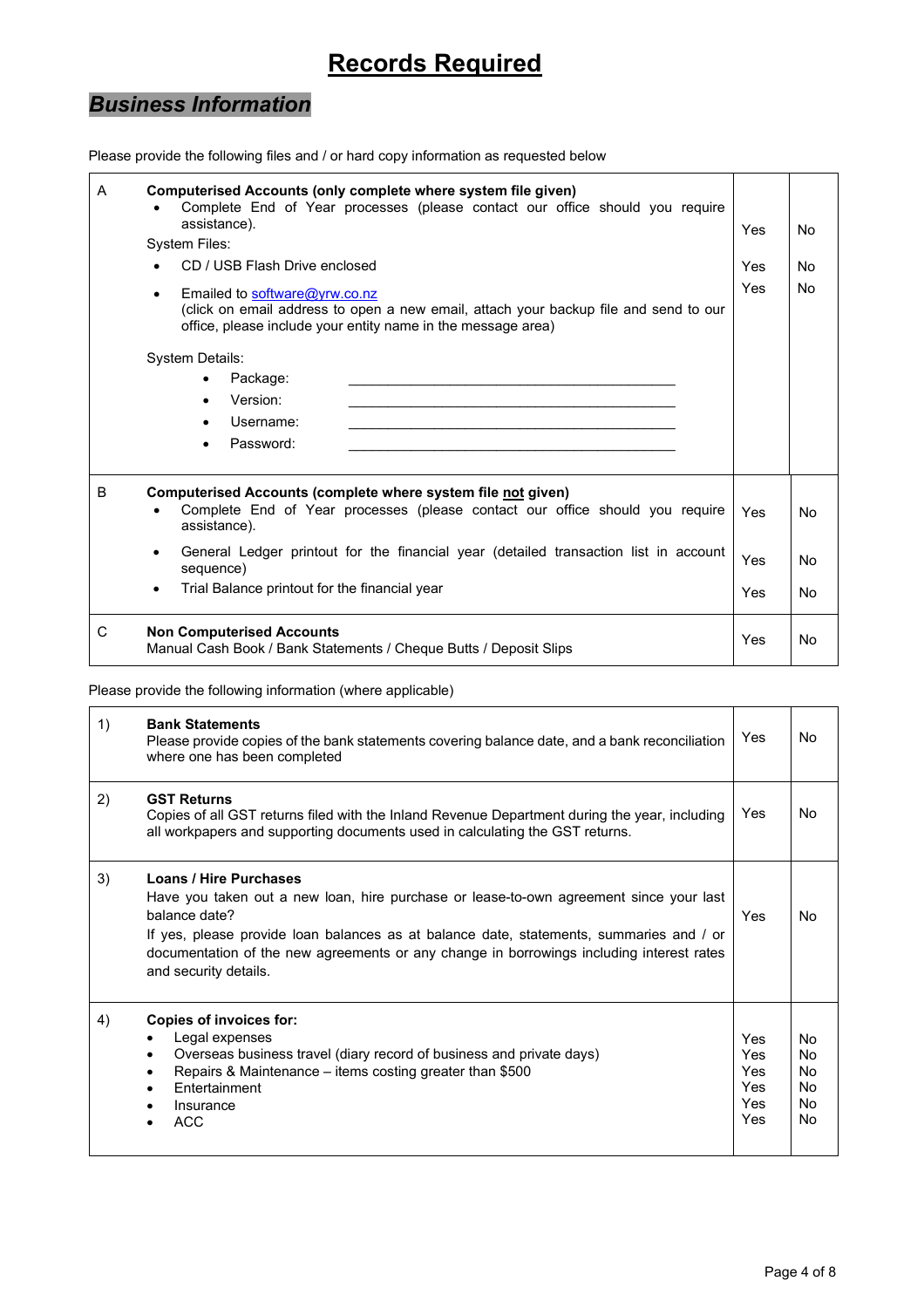| 5) | <b>Other Source Records:</b><br>Invoices / Statements<br><b>Invoice Books</b><br>Petty Cash Books                                                                         | Yes<br>Yes<br>Yes | N <sub>o</sub><br><b>No</b><br><b>No</b> |
|----|---------------------------------------------------------------------------------------------------------------------------------------------------------------------------|-------------------|------------------------------------------|
| 6) | <b>Property Transactions:</b><br>Copies of:                                                                                                                               |                   |                                          |
|    | Sale & Purchase Agreements<br><b>Legal Statements</b>                                                                                                                     | Yes<br>Yes        | <b>No</b><br><b>No</b>                   |
| 7) | <b>Office at Home / Workshop</b><br>Did you use any part of your home or garage to store business related tools, vehicles, financial<br>records or to prepare your books? | <b>Yes</b>        | <b>No</b>                                |
|    | If yes, please provide the following:                                                                                                                                     |                   |                                          |
|    |                                                                                                                                                                           |                   |                                          |
|    | Area used for Business:                                                                                                                                                   |                   |                                          |
|    |                                                                                                                                                                           |                   |                                          |
|    | <b>Household Expenses:</b>                                                                                                                                                |                   |                                          |
|    | Interest paid on mortgages                                                                                                                                                |                   |                                          |
|    | $\frac{1}{2}$<br>Rent paid (if house rented)                                                                                                                              |                   |                                          |
|    | Rates (including water rates)<br>$\frac{1}{2}$                                                                                                                            |                   |                                          |
|    | Power (Electricity and Gas)                                                                                                                                               |                   |                                          |
|    | Repairs to office / workshop<br>$\sim$ 5                                                                                                                                  |                   |                                          |
|    | Insurance (House & Contents)                                                                                                                                              |                   |                                          |
|    | Any other house expenses (specify) -                                                                                                                                      |                   |                                          |
|    |                                                                                                                                                                           |                   |                                          |
|    |                                                                                                                                                                           |                   |                                          |
|    |                                                                                                                                                                           |                   |                                          |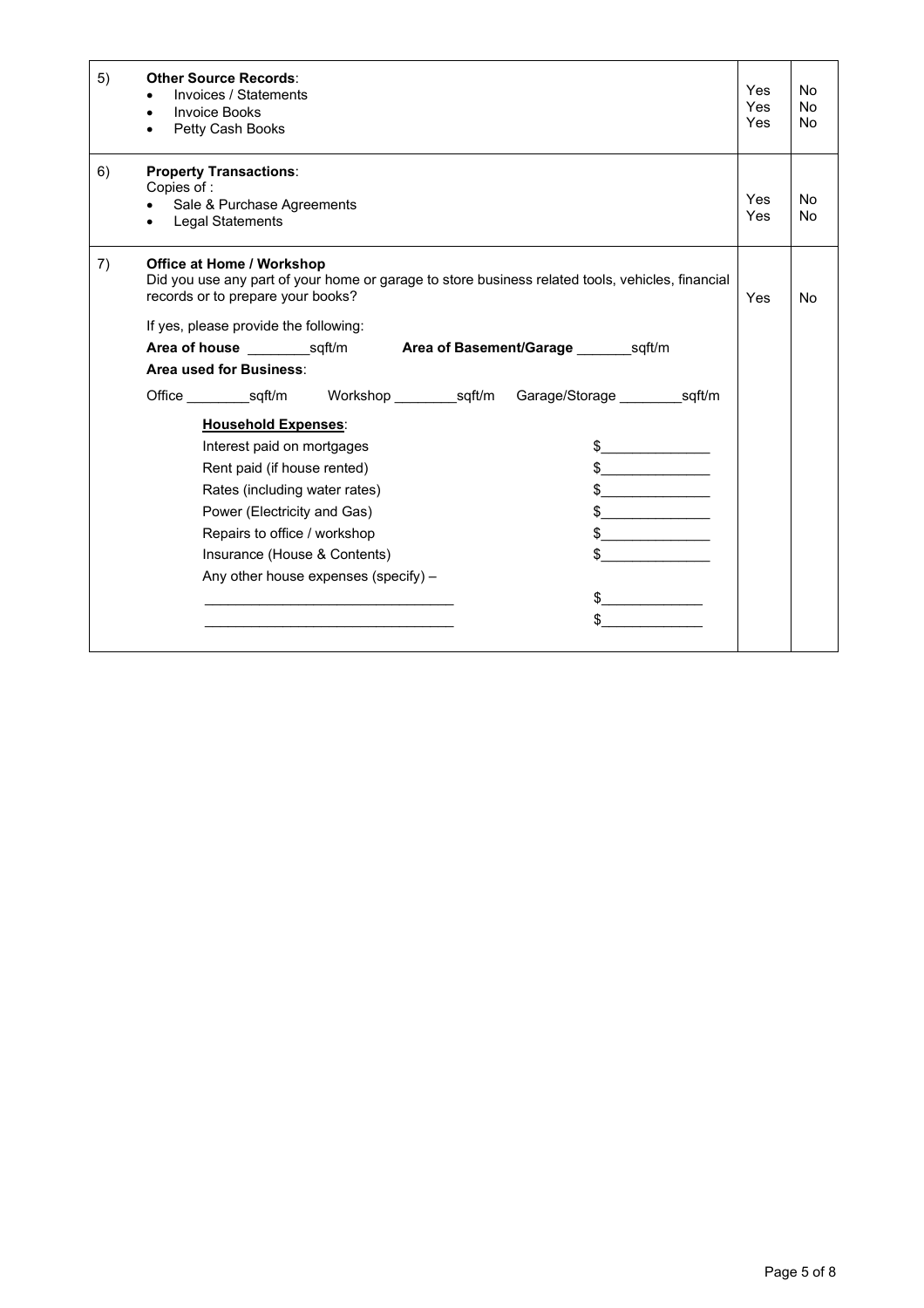## *Investor & Other Information*

| 1) | <b>Income</b><br>Did you receive any income from paid wages / superannuation?<br>If yes, the IRD will send us your Summary of Earnings automatically.                                                                                                                                                                                                                                                                                                                                                                                                                                      | Yes        | No.       |
|----|--------------------------------------------------------------------------------------------------------------------------------------------------------------------------------------------------------------------------------------------------------------------------------------------------------------------------------------------------------------------------------------------------------------------------------------------------------------------------------------------------------------------------------------------------------------------------------------------|------------|-----------|
| 2) | <b>Rebate Information</b><br>Please provide receipts for Donations made                                                                                                                                                                                                                                                                                                                                                                                                                                                                                                                    | Yes        | No        |
| 3) | <b>Other Income</b><br>Did you receive any other income, for example from estates or trusts, annuity / pensions ?<br>If yes, attach a copy of supporting documentation                                                                                                                                                                                                                                                                                                                                                                                                                     | Yes        | No        |
|    | <b>Tax Paid</b><br>Source / Type of Income<br>Gross<br><b>Person Receiving Income</b><br>$\frac{1}{2}$<br>$\frac{1}{2}$<br>$\frac{1}{2}$ $\frac{1}{2}$ $\frac{1}{2}$ $\frac{1}{2}$ $\frac{1}{2}$ $\frac{1}{2}$ $\frac{1}{2}$ $\frac{1}{2}$ $\frac{1}{2}$ $\frac{1}{2}$ $\frac{1}{2}$ $\frac{1}{2}$ $\frac{1}{2}$ $\frac{1}{2}$ $\frac{1}{2}$ $\frac{1}{2}$ $\frac{1}{2}$ $\frac{1}{2}$ $\frac{1}{2}$ $\frac{1}{2}$ $\frac{1}{2}$ $\frac{1}{2}$<br>$\frac{1}{2}$ \$                                                                                                                         |            |           |
| 4) | <b>Portfolio Summary Reports</b><br>Do you use an investment manager or advisor?<br>If yes, please provide a copy of any portfolio summary reports received in respect of the<br>year.                                                                                                                                                                                                                                                                                                                                                                                                     | Yes        | No        |
| 5) | New Zealand - Interest / Dividends / Portfolio Investment Entities (PIE) Income<br>Did you receive any income from these sources?<br>If yes, please provide advice notices                                                                                                                                                                                                                                                                                                                                                                                                                 | Yes        | No        |
| 6) | Overseas - Interest / Dividends / Other Income / Pensions / Superannuation<br>Did you receive any income from these sources?<br>If yes, please provide income distribution details<br>We also require the following information for each shareholding:<br>Name of the Company and the number of shares held<br>Market Value of these Shares as at 31 March 2021<br>Details and documentation of all sales & purchases<br>$\bullet$<br>Details of share reinvestments<br>Do you have any interest in a foreign company, unit trust, life insurance policy,<br>pension fund or super scheme? | Yes<br>Yes | No.<br>No |
|    | If yes, please provide details                                                                                                                                                                                                                                                                                                                                                                                                                                                                                                                                                             |            |           |
| 7) | Rental Income (including Air B & B)<br>(IF YES, COMPLETE SCHEDULE 1)<br>Did you receive any rental income?                                                                                                                                                                                                                                                                                                                                                                                                                                                                                 | Yes        | No        |
| 8) | <b>Income Protection Insurance</b><br>Do you have Income Protection Insurance?<br>If yes, please attach a copy of the invoice.                                                                                                                                                                                                                                                                                                                                                                                                                                                             | Yes        | No        |
| 9) | <b>Kiwi Saver</b><br>Do you belong to Kiwi Saver?<br>If yes, Name of Provider<br>Please provide a copy of your end of year tax statement to check that the tax rate being<br>applied is correct based on your income.                                                                                                                                                                                                                                                                                                                                                                      | Yes        | No        |
|    |                                                                                                                                                                                                                                                                                                                                                                                                                                                                                                                                                                                            |            |           |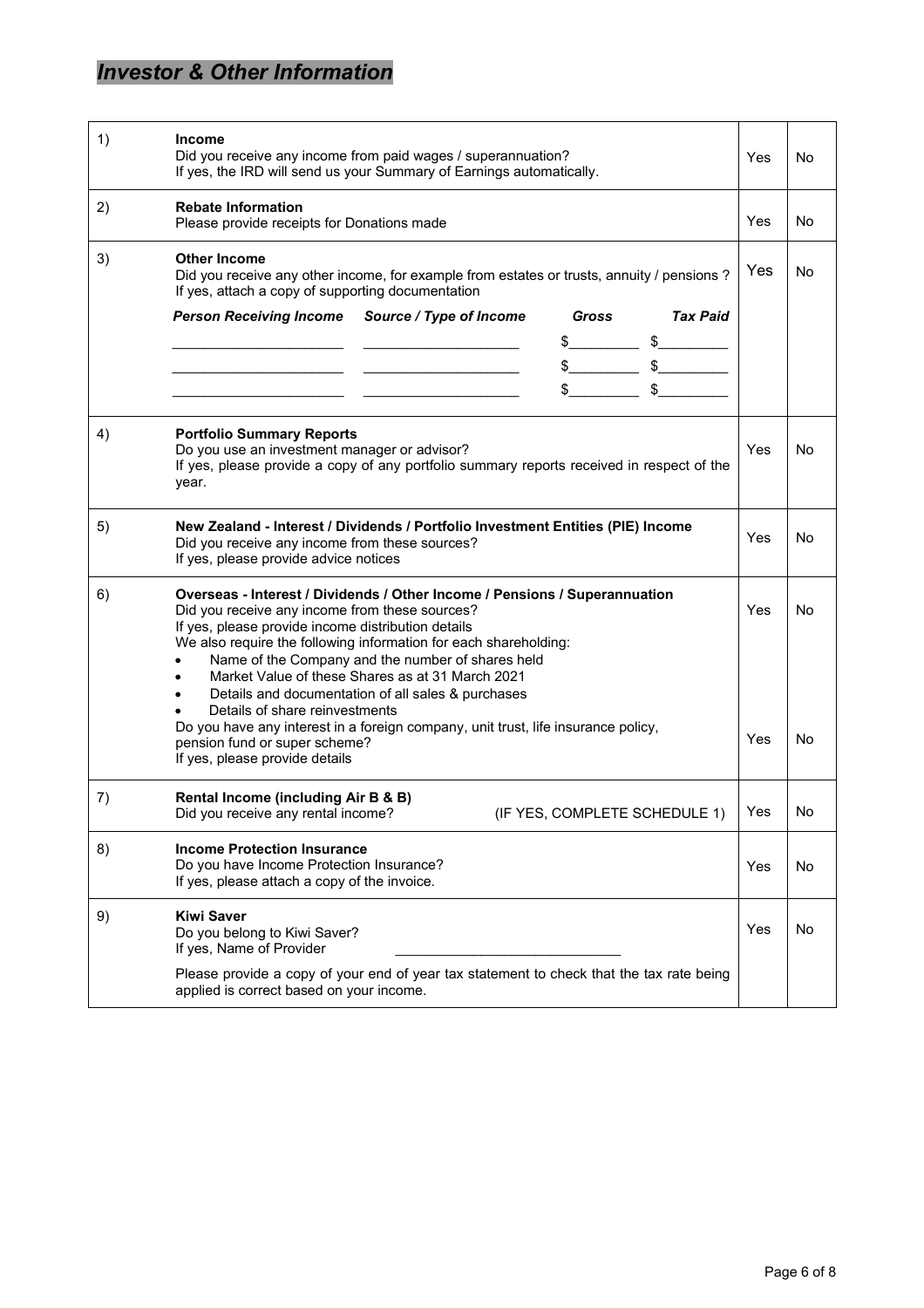## **General Information**

**Please complete if applicable:** 

#### **Estate Planning & Asset Protection**

| 1) | Have you updated your Wills within the last 5 years?<br>Have you given anyone your Powers of Attorney<br>If so, please provide details | Yes<br>Yes | No<br>No |
|----|----------------------------------------------------------------------------------------------------------------------------------------|------------|----------|
| 2) | Would you like us review Estate Planning / Asset Protection issues ?                                                                   | Yes        | No       |
| 3) | If you have a Trust, have you updated your:<br>Memorandum of Wishes<br>Trustees<br>٠                                                   | Yes<br>Yes | No<br>No |

#### **Residency**

| Were you a non-resident at any time during the income tax year? | Yes | Yes |
|-----------------------------------------------------------------|-----|-----|
| If so, please provide full details.                             | No  | No  |